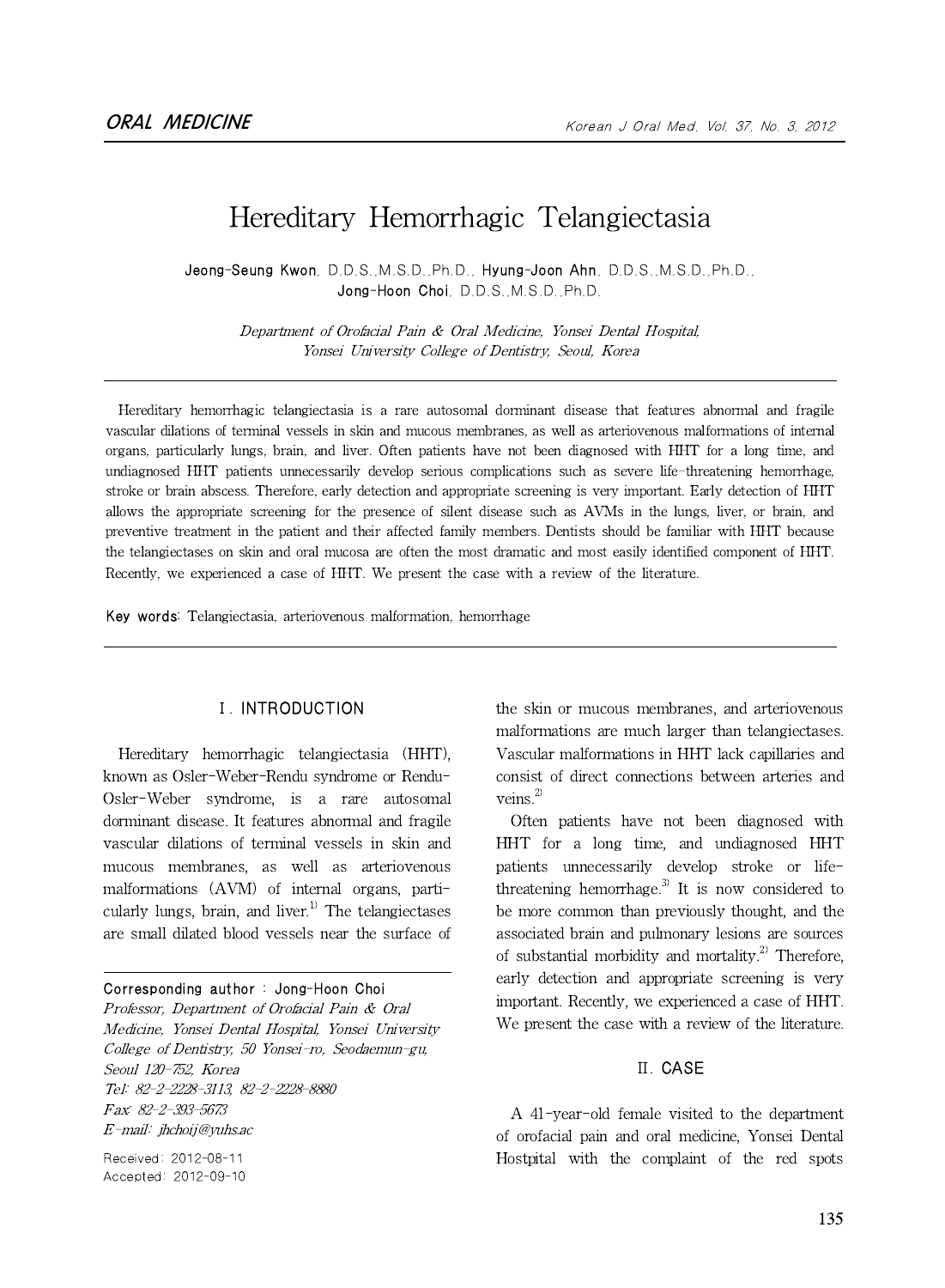developed on tongue, lip and body. According to the patients, single red spot was developed on tongue before 1 year, and the number of spots increased by degrees on tongue, and spread to other parts. The lesions were not accompanied by pain and other symptoms. Occasionally, bleeding from red spot was caused by aggressive tongue cleansing. She visited an otolaryngologist, and heard that it may be attributed to leukemia. 6 months prior, laboratory test was preformed for regular health check up, but it was unremarkable. 4 months prior, laboratory test was done in oriental medical hospital, and it was also within normal limit. She was given herb medicine for a month, but the lesion did not change. Past medical history was unremarkable, and she received no medications, except the occasional use of gastrointestinal medication.

Clinical examination revealed multiple small round red macules or papules on dorsal surface of tongue (Fig. 1), hard palate (Fig. 2), upper lip (Fig. 3), and hand (Fig. 4). Those blanched on pressure. Laboratory studies showed mildly decreased WBC (3,700/μL) and RBC (3,880,000/μL) count, and slightly elevated cholesterol level. prothrombin time (PT), activated partial thromboplastin time (aPTT), and Factor VIII were within normal limit, and von



Fig. 1. Telangiectases on tongue.

Willebrand factor antigen was not detected.

When she was asked about epistaxis history and family history about similar conditions on the second visit, she reported her mother had recurrent



Fig. 2. Telangiectases on hard palate.



Fig. 3. Telangiectasia on lip.



Fig. 4. Telangiectasia on finger.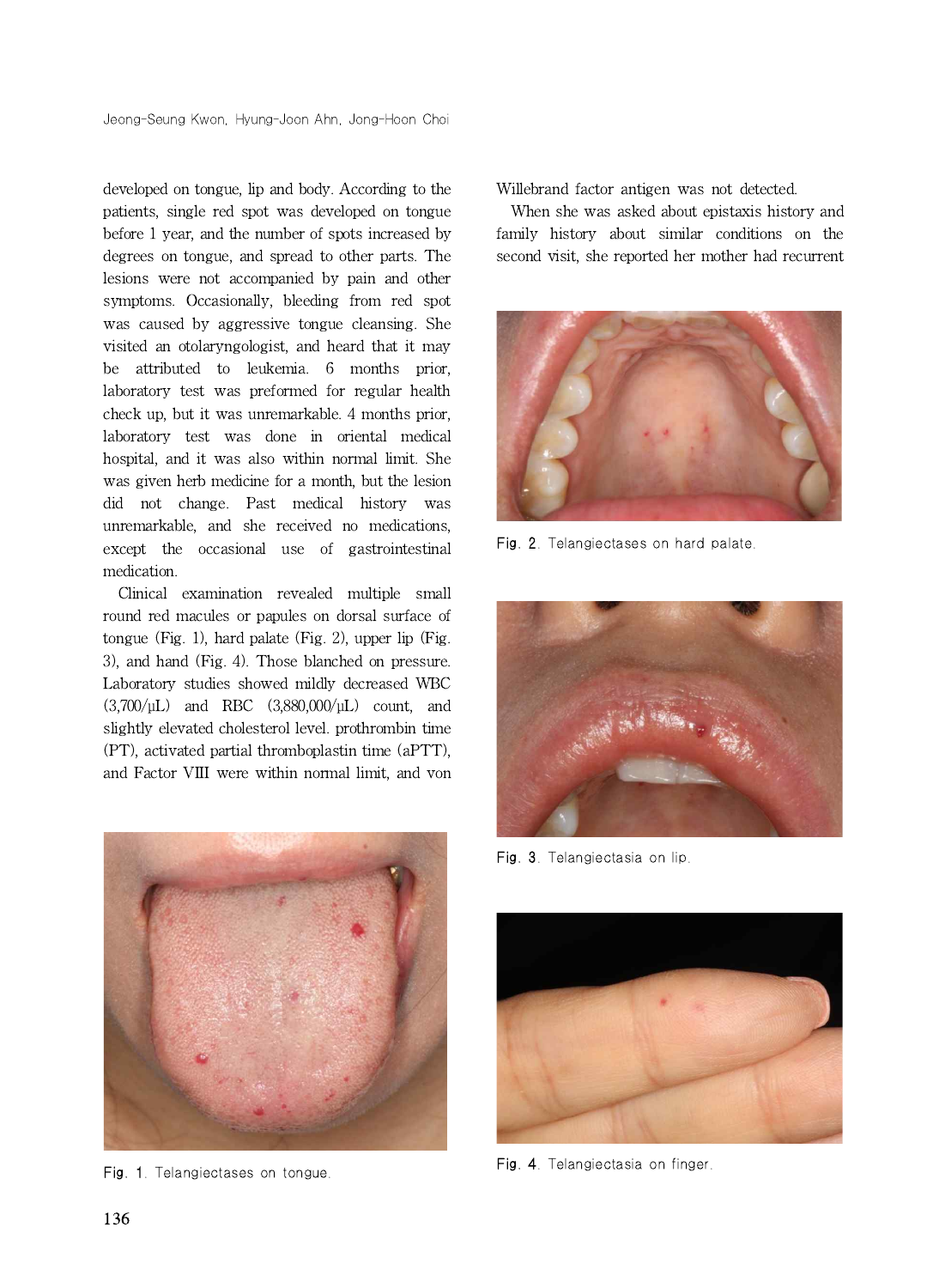epistaxis and stroke history, and had been diagnosed with telangiectasia before 10 years in department of neurosurgery. She had also epistaxis history that was mild. She also reported that brain magnetic resonance imaging was performed on regular health check up before 10 years, and revealed no abnormalities.

### Ⅲ. DISCUSSION

Consensus diagnostic criteria known as the Curaçao criteria were published in 2000, and recently validated.<sup>4,5)</sup> Diagnosis of HHT is based on 4 criteria: 1) a history of spontaneous and recurrent epistaxis; 2) the presence of multiple telangiectases; 3) visceral lesions (gastrointestinal telangiectasia, and pulmonary, hepatic, cerebral or spinal AVMs); and 4) family history (a first-degree relative with HHT according to these criteria). The diagnosis of definite HHT is made if three or more criteria are thin-walled present; possible or suspected HHT if two are present, and unlikely HHT if only one is present. The most important sign is the appearance of telangiectases at characteristic sites (lips, oral cavity, hands, and nasal septum). If patient has an isolated visceral vascular lesion, but not these, HHT is very unlikely. $^{6)}$  But, most patients with pulmonary arteriovenous malformations (PAVMs) have  $HHT<sup>7</sup>$  It is impossible to obtain a definite diagnosis of HHT without a more specific visceral feature or a family history. If an individual from an HHT family has a visceral AVM, the diagnosis of HHT is essentially confirmed.<sup>5)</sup> Manifestations of HHT usually increased over a lifetime. However, those can be subtle even well into adulthood.<sup>1,6)</sup>

Small AVMs are called telangiectases. Telangiectases appear on skin (lips, face, fingers, trunk, arms, nail beds), and nasal, oral (tongue, palate, buccal mucosa), gastrointestinal, genitourinary, and conjunctival mucosa. They appear as pink to red, pinpoint to pinhead-size macules or papules, or occasionally as larger, even raised purple lesions.  $1,2,6$ ) Telangiectases are distinguished from petechiae by diascopy: a test for ability to blanch by applying pressure with a finger or glass slide and observing color changes. This blanching indicates that the red color is due to blood contained within blood  $v$ essels. $8)$ 

The most common sign is epistaxis caused by spontaneous bleeding from telangiectases of the nasal mucosa, which occurs in the vast majority of affected persons, but not in all. $9$  Bleeding from oral lesions is also common, and may be difficult to control. Chronic hemorrhage may cause iron deficiency anemia.

Telangiectases of the skin typically present later in life than epistaxis. By the age of 40, most affected persons have multiple telangiectases. There may be bleeding from cutaneous telangiectases, but it is rarely clinically important. Telangiectases can cause cosmetic problem.<sup>2)</sup>

PAVMs consist of direct connections between a branch of a pulmonary artery and vein through a aneurysm.<sup>2)</sup> PAVMs are often asymptomatic, but those may result in direct right-to-left shunts, and may produce profound dyspnea, fatigue, cyanosis, or polycythemia. Often, however, their initial manifestations are brain abscess and stroke due to right-to-left shunting that facilitates the passage of septic and bland emboli into the cerebral circulation.<sup>10)</sup>

Neurologic symptoms, including migraine headache, brain abscess, transient ischemic attack, stroke, seizure, and intracerebral and subarachnoid hemorrhage, are common in patients with  $HHT$ <sup>2)</sup> Brain abscess, transient ischemic attack, and ischemic stroke occur exclusively in patients with PAVMs who have right-to-left shunting.<sup>10)</sup>

Generally, genetic testing is not required for patients who were diagnosed with definite clinical HHT by the Curaçao criteria. Genetic testing is helpful when the diagnosis of HHT cannot be excluded clinically. It is especially most useful in children and young adults, who have no epistaxis or telangiectases, but PAVMs or CVMs.<sup>3)</sup> Identification of the specific HHT mutation in an HHT family allows diagnosis among those relatives (often children and young adults) who do not meet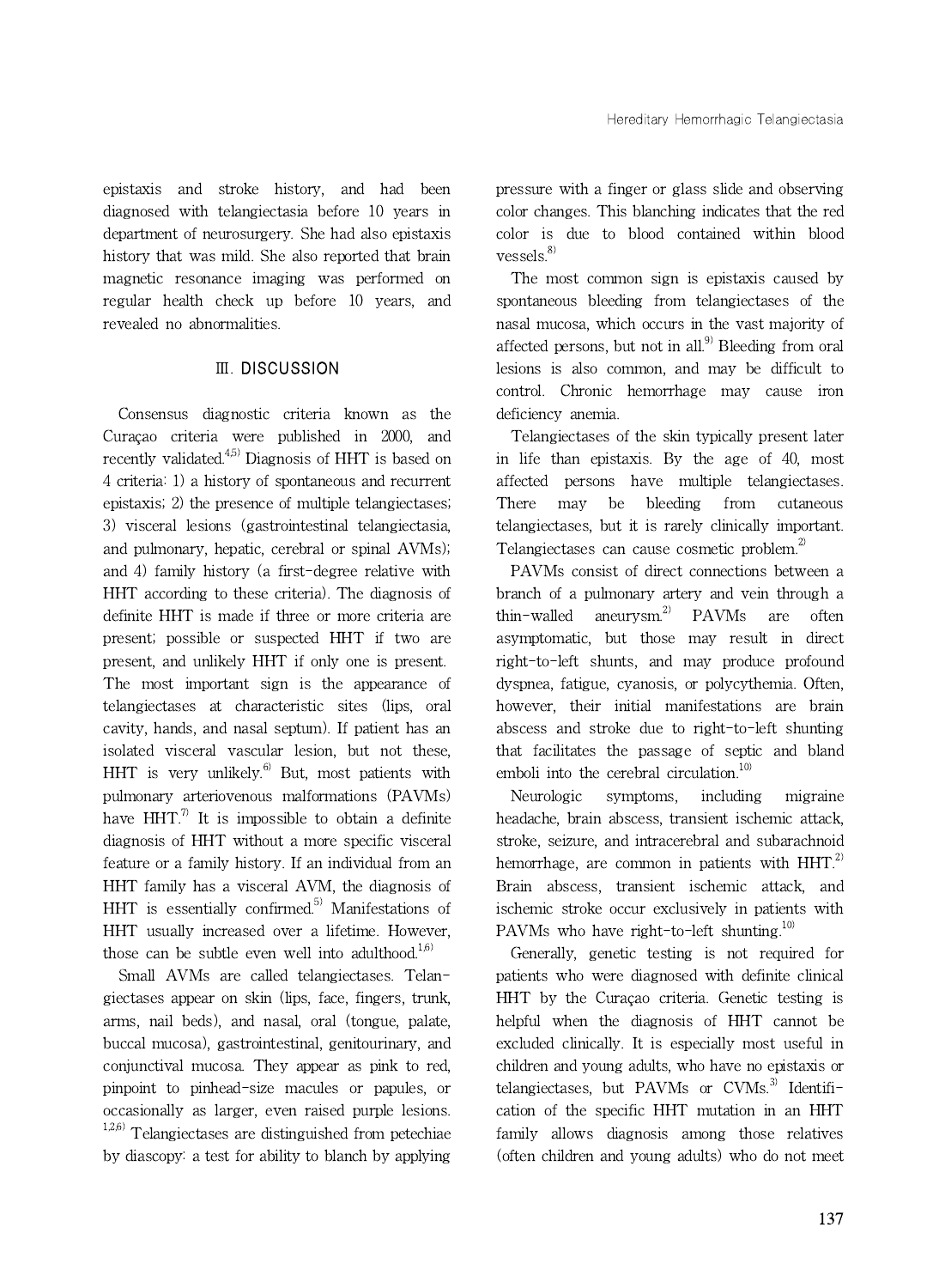clinical diagnostic criteria.<sup>3)</sup> The recent international guidelines recommended gene testing for adults and children with possible HHT.<sup>5)</sup>

Mutations in two genes account for the majority of cases of HHT: endoglin (ENG, resulting in HHT type 1) on chromosome 9, and activin A receptor type II-like 1 gene (ACVRL1, resulting in HHT type 2), or activin receptor-like kinase 1 (ALK 1), on chromosome  $12^{1,3,8}$  Mutation in these genes causes a disturbance in the transforming growth factor  $\beta$  (TGF- $\beta$ ) signaling pathway, which is important in vascular development and repair.<sup>1,6)</sup>, and appear to result in the inability of a blood vessel to mature appropriately.<sup>5)</sup> Patients with HHT1 tend to more pulmonary involvement, whereas those with HHT2 have a later onset of telangiectasias and a greater degree of hepatic involvement.<sup>8)</sup>

Mutations in the SMAD4 gene can cause a rare syndrome which combines juvenile polyposis and HHT. Most HHT patients with SMAD4 mutation have juvenile polyposis that carries a risk of GI malignancy.<sup>11)</sup> Family and medical history should include questions about the occurrence of GI polyps and cancer when HHT is suspected. $6$ )

Von Willebrand disease (vWD) can cause diagnostic confusion. Like HHT, vWD is inherited as an autosomal dominant trait. It also frequently causes epistaxis, and can be associated with mucocutaneous and gastrointestinal telangiectasia. If there is no personal or family history of visceral AVMs, and no known HHT mutation, vWD should be ruled out.<sup>5)</sup> Telangiectasia may also be resulted from radiation therapy.<sup>1)</sup> CREST syndrome might be considered in a differential diagnosis. It includes calcinosis cutis, Raynaud's phenomenon, esophageal dysfunction, sclerodactyly, and telangiectasia. Serologic studies for anticentromere autoantibodies often help to distinguish between the two conditions because these antibodies typically would be present only in CREST syndrome. $8^{\circ}$  The telangiectases by increased estrogen levels in the blood or chronic liver disease are characterized by a central red spot and small vessels radiating

outward like a spider's web. Most telangiectases in HHT are punctuate or macular. $6$ )

Antibiotic prophylaxis prior to dental and surgical procedures is recommended for all patients with HHT and PAVMs, based on the endocarditis paradigm. $3,6,12,13$  Antibiotic prophylaxis is in accordance with the American Heart Association protocol with dental procedures with risk for bacteremia. This may reduce the risk of bacteremia that may cause the brain abscess, associated with right to left shunting in patients with  $PAVMs<sup>14</sup>$  In HHT patients, anticoagulants such as warfarin and nonsteroidal anti-inflammatory agents such as aspirin and ibuprofen that interfere with platelet function should be avoided unless required for treatment of other medical conditions. $6$ )

HHT is rare condition, but it can cause serious complications such as severe hemorrhage, stroke or brain abscess. Early detection of HHT allows the appropriate screening for the presence of silent disease such as AVMs in the lungs, liver, or brain, and preventive treatment in the patient and their affected family members. Dentists should be familiar with HHT, because the oral lesions are often the most dramatic and most easily identified component of  $HHT$ .<sup>8)</sup>

## Ⅳ. REFERENCE

- 1. Regezi JA, Sciubba JJ, Jordan RCK. Oral pathology: clinical pathologic correlations. 6th ed., St. Louis, 2012, Elsevier. p. 117.
- 2. Guttmacher AE, Marchuk DA, White RI. Hereditary hemorrhagic telangiectasia. The New England journal of medicine 1995;333(14):918-924.
- 3. Faughnan ME, Palda VA, Garcia Tsao G et al. International guidelines for the diagnosis and management of hereditary haemorrhagic telangiectasia. Journal of medical genetics 2011;48(2):73-87.
- 4. Shovlin CL, Guttmacher AE, Buscarini E et al. Diagnostic criteria for hereditary hemorrhagic telangiectasia (Rendu-Osler-Weber syndrome). American journal of medical genetics 2000;91(1):66-67.
- 5. Shovlin CL. Hereditary haemorrhagic telangiectasia: pathophysiology, diagnosis and treatment. Blood reviews 2010;24(6):203-219.